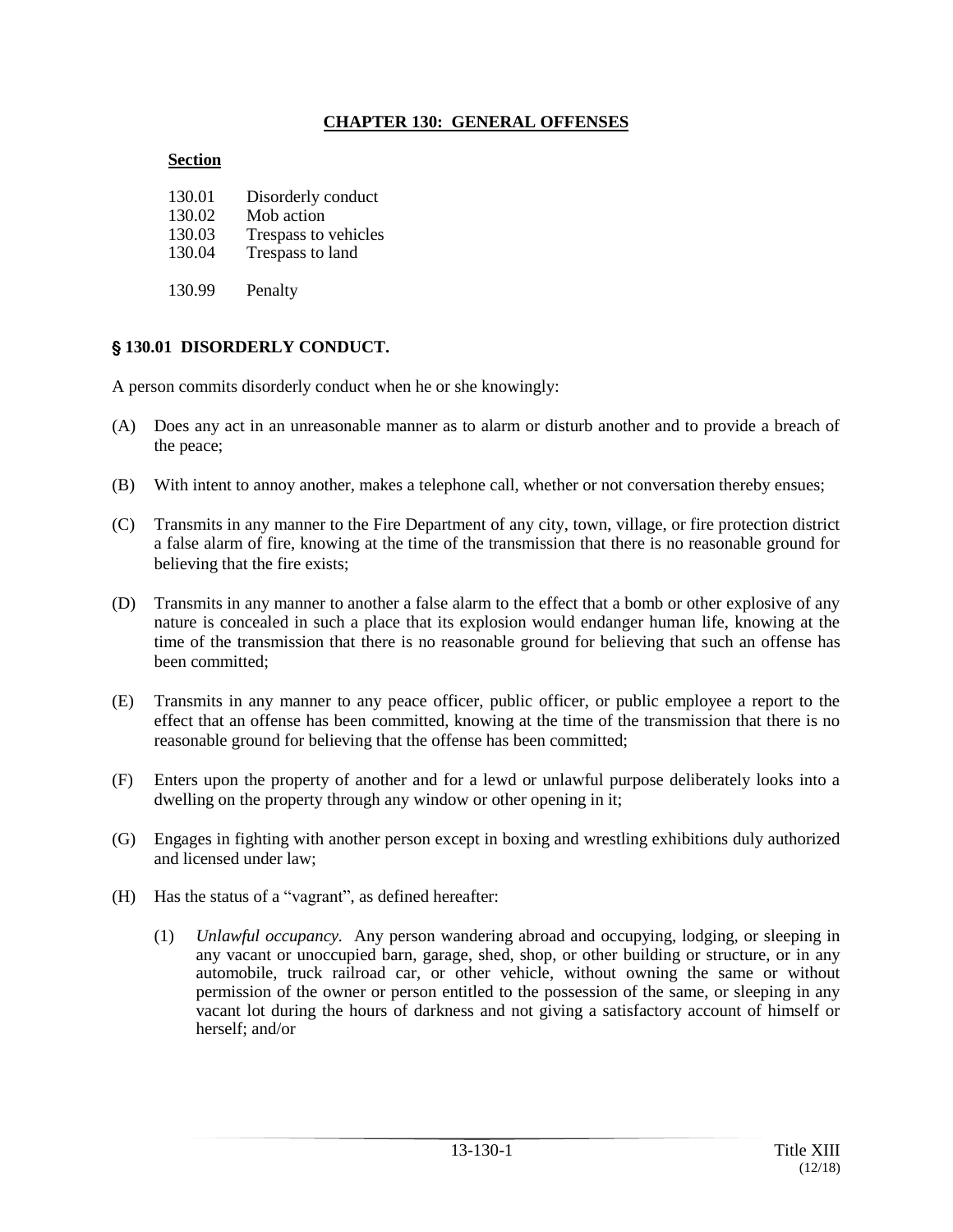- (2) *Fraudulent schemes.* Any person who shall be engaged in any fraudulent scheme, device, or trick to obtain money or other valuable thing from others; or any person who aids or assists the trick device or scheme.
- (I) Causes any unnecessary, loud, or unusual noises which are prolonged, unusual, and unnatural in their time, place, and use, and which affect and are a detriment to public health, comfort, convenience, safety, welfare, and prosperity of the residents, or which annoys, disturbs, injures, or endangers the comfort, repose, health, peace, or safety of others, within the limits of this Village.
- (J) Appears in any public place manifestly under the influence of alcohol, narcotics, or other drugs, not therapeutically administered, to the degree that he or she may endanger himself or herself, or other person(s) or property, or disturbs person(s) in his or her vicinity.

(Ord. 6-5-A, passed 2-19-1986; Amd. Ord. 2018-12-01, passed 12-19-2018) Penalty, see § 130.99

### ' **130.02 MOB ACTION.**

- (A) *Generally.* Mob action consists of any of the following.
- (B) *Specifically.*
	- (1) The use of force or violence disturbing the public peace by two or more persons acting together and without authority of law;
	- (2) The assembly of two or more persons to do an unlawful act;
	- (3) The assembly of two or more persons, without authority of law, for the purpose of doing violence to the person or property of any one supposed to have been guilty of a violation of the law, or for the purpose of exercising correctional powers or regulative powers over any person by violence; and/or
	- (4) The failure to disperse after a request to do so by a police officer or duly authorized law enforcement officer.

(Ord. 6-5-A, passed 2-19-1986) Penalty, see § 130.99

### ' **130.03 TRESPASS TO VEHICLES.**

Whoever knowingly and without authority enters any vehicle, aircraft, watercraft, or any part thereof of another without his or her consent shall be guilty of criminal trespass to vehicles.

(Ord. 6-5-A, passed 2-19-1986) Penalty, see § 130.99

### ' **130.04 TRESPASS TO LAND.**

Whoever enters upon the land or any part thereof of another, after receiving, immediately prior to the entry, notice from the owner or occupant that the entry is forbidden, or remains upon the land of another